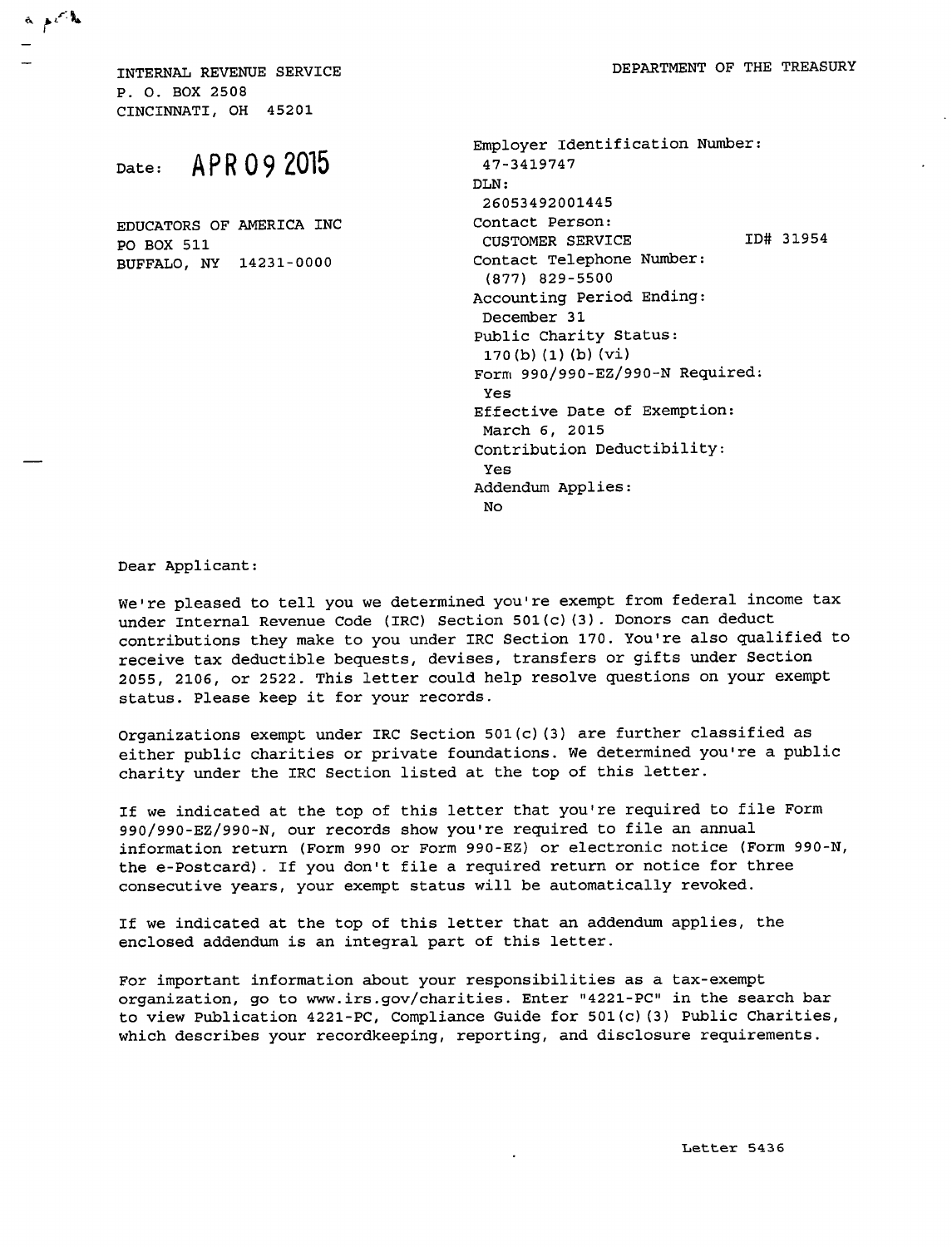EDUCATORS OF AMERICA INC

 $\sigma = \sqrt{2} \, \pi$ 

 $\equiv$ 

Sincerely,

Temera Reppenda

Director, Exempt Organizations

 $\ddot{\phantom{0}}$